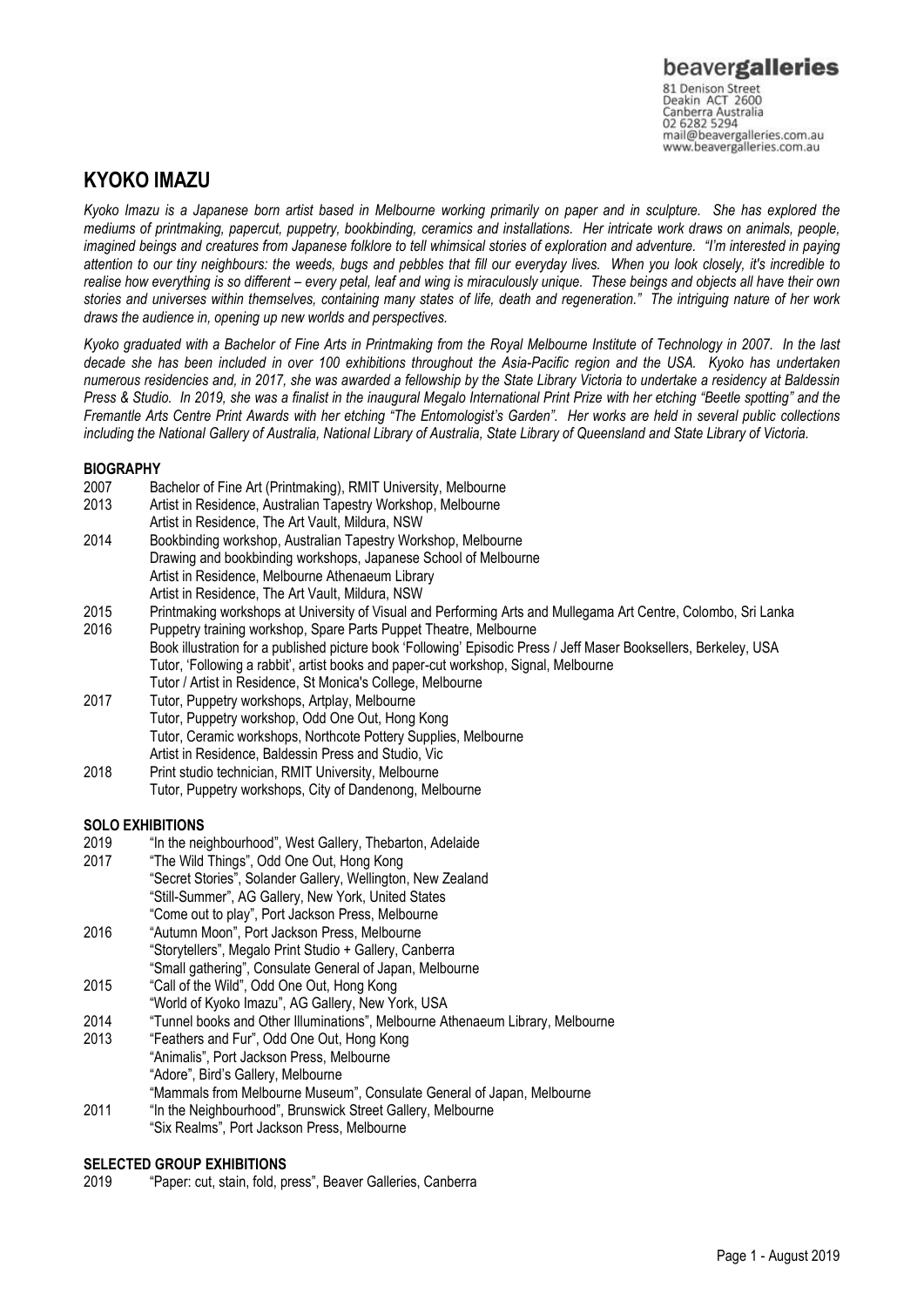**beavergalleries**<br>
81 Denison Street<br>
Deakin ACT 2600<br>
Canberra Australia<br>
02 6282 5294<br>
mail@beavergalleries.com.au<br>
www.beavergalleries.com.au

|      | Historia Print Exchange, Queenscliff Gallery & Workshop, Vic                                                       |
|------|--------------------------------------------------------------------------------------------------------------------|
|      | "About the land", Australian Galleries, Melbourne                                                                  |
|      | "Wings", Falkner Gallery, Castlemaine, Vic                                                                         |
|      | Megalo International Print Prize, Megalo Print Sudio+Gallery, Canberra                                             |
|      | "Beyond reason", QUT Art Museum, Brisbane                                                                          |
| 2018 | "Small works 2018", Beaver Galleries, Canberra                                                                     |
|      | "Turn three times before laying down", Gallery 152, York Western Australia                                         |
|      | "Odile", Heritage Hill Museum and Historic Gardens and various locations in City of Dandenong, Melbourne           |
|      | "Through a glass darkly", Collins Place Gallery, Melbourne                                                         |
|      | "Editions 18", Tacit Contemporary Art, Melbourne                                                                   |
| 2017 | "Eight Victorian Printmakers", West Gallery Thebarton, SA                                                          |
|      | "Imagined Worlds", City of Glen Eira Gallery, Melbourne                                                            |
|      | "Drink", Wishart Gallery, Melbourne                                                                                |
|      | "Restless Nature", Collins Place Gallery, Melbourne                                                                |
|      | "Home", shadow puppetry installation, City of Glen Eira Gallery, Melbourne                                         |
|      | "Travelling Home", Lulu Gallery, Melbourne                                                                         |
|      | "Memento Mori", In.cube8r gallery, Melbourne                                                                       |
|      | "Paradise", Peanut Gallery, Adelaide                                                                               |
|      |                                                                                                                    |
| 2016 | "Editions 2017", Tacit Contemporary Art, Melbourne<br>"From a Home to a Home", Brunswick Street Gallery, Melbourne |
|      | "Outside the Box", No Vacancy Gallery, Melbourne Australia                                                         |
|      |                                                                                                                    |
|      | "Of Land and Sea", Peanut Gallery, Adelaide                                                                        |
|      | "Introductions 2016", Davidson Galleries, Seattle, USA                                                             |
|      | "Draw me a story", Blarney Books and Art presented by Customs House Gallery, Melbourne                             |
|      | "House of Dreams (Museum installation)", Johnston Collection, Melbourne                                            |
|      | "Joker's Wild", Quirky Fox, Taranaki, New Zealand                                                                  |
|      | "Retrospective", Printmaker gallery, Melbourne                                                                     |
|      | "Awake", Off the Kerb Gallery, Melbourne                                                                           |
|      | "Animal Instinct", Metropolis Gallery, Geelong, VIC                                                                |
|      | "Editions 2016", Tacit Contemporary Art, Melbourne                                                                 |
| 2015 | "Made by Hand", Solander Gallery, Wellington, New Zealand                                                          |
|      | "Core", Waiheke Community Art Gallery, Waiheke Island, New Zealand                                                 |
|      | "Zodiac and 2 x 2", Solander Gallery, Wellington, New Zealand                                                      |
|      | "Zodiac", Sofitel Sydney, Sydney                                                                                   |
|      | "Curious Arrangement", Australian Print Workshop, Melbourne                                                        |
|      | "Zine scene", Odd One Out, Hong Kong                                                                               |
|      | "Editions", Tacit Contemporary Art, Melbourne                                                                      |
| 2014 | "HiBird", Bird's Gallery, Melbourne                                                                                |
|      | "Flyway Print Exchange", Adelaide Festival Centre and No Vacancy Gallery, Federation Square, Melbourne             |
|      | "Along the River", Sofitel Hotel, Melbourne                                                                        |
|      | "13 Melbourne Printmakers", Rathdowne Galleries, Melbourne                                                         |
|      | "Words for missing types", Minna no ie Cadatte, Iwate, Japan                                                       |
|      | "Along the River", Aesop Kawaramachi, Kyoto, Japan                                                                 |
|      | "Fertile Ground", Australian Tapestry Workshop, Melbourne                                                          |
|      | "Life Along the River", Odd One Out, Hong Kong                                                                     |
|      | "Women in the Arts: Booked", Knock Knock Contemporary Artists' Initiative, Cairns, QLD                             |
|      | "Editions", Tacit Contemporary Art, Melbourne                                                                      |
|      | "Along the River", Aesop Shibuya store, Tokyo                                                                      |
| 2013 | "Tiny Universes", Tooth + Nail Studio Gallery, Adelaide                                                            |
|      | "Words for missing types", Bakurocho Art+Eat, Tokyo, Japan                                                         |
|      | "The Bird room", Faulkner Gallery, Castlemaine, VIC                                                                |
|      | "Along the river", Art Vault, Mildura, NSW                                                                         |
|      | "New Bestiarum", Boom Gallery, Geelong, VIC                                                                        |
|      | "5 Press on!", Printmaker Gallery, Melbourne                                                                       |
|      | "Editions", Tacit Contemporary Art, Melbourne                                                                      |
|      | "Meet in the middle", Sofitel Hotel, Melbourne                                                                     |
| 2012 | "Fremantle Print Award", Fremantle Arts Centre, Melbourne                                                          |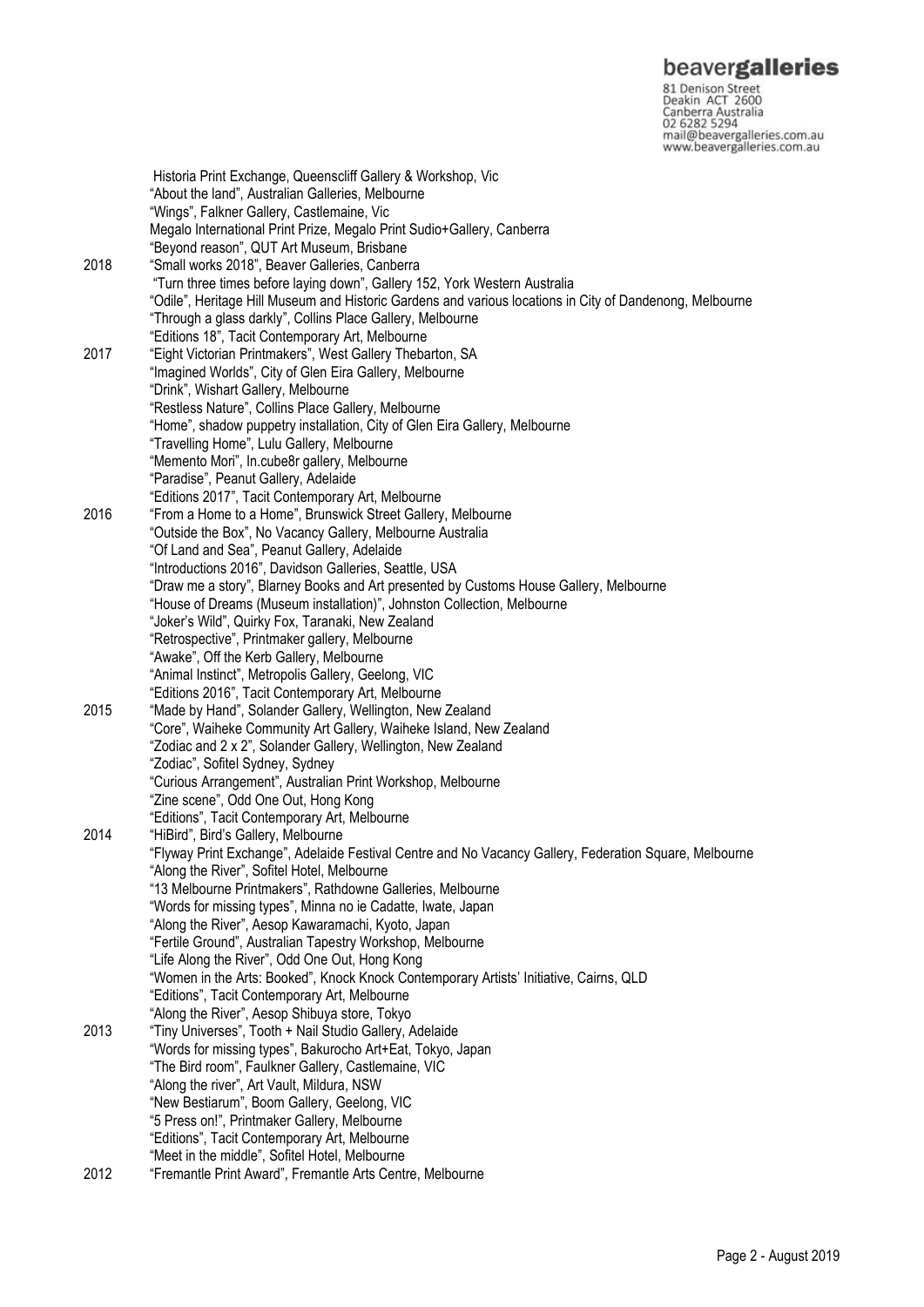81 Denison Street<br>Deakin ACT 2600 Canberra Australia mail@beavergalleries.com.au www.beavergalleries.com.au

"Calacas International Print Exchange", Expressions Graphics, Illinois, USA "Flora, Fauna, and Fantasy", Gordon Edgerton Gallery, Gordon, VIC "100 Works on Paper", Kentler Gallery, New York USA "Talking of a Chameleon", Perimeter Books, Melbourne "7th Annual Artist Book Exhibition", Artisan Books, Melbourne "Pursuit Delhi", India Art Fair "Collaborate", Japan Foundation Gallery, Sydney 2011 "Installation and Exhibition", Aesop Aoyama, Tokyo, Japan "A Happy Medium", Solander Works on Paper, Wellington, New Zealand "Damon Kowarsky & Kyoko Imazu Collaborate", Port Jackson Press, Melbourne "Manly Library Artist Book Award", Manly Library, Sydney 2010 "Carbon Co-Dependence", Platform, Melbourne "Insert Coin Here", CBD, Melbourne 2009 "Geelong Acquisitive Print Awards", Geelong Gallery, Melbourne "35th Anniversary Showa Bijutsu-kai", Kyoto Museum of Art, Kyoto, Japan "Art Mirai", National Art Centre, Tokyo, Japan "Second Nature", Bus Projects, Melbourne

#### **AWARDS / COMMISSIONS**

- 2019 Finalist, Megalo International Print Prize, Megalo Print Sudio+Gallery, Canberra Finalist, Fremantle Arts Centre Print Awards
- 2018 Garner Lane Light boxes, City of Dandenong, Melbourne
- Clifton Street Children's Centre mural (with Tom Civil), Melbourne
- 2017 Lightbox project, City of Yarra, Melbourne Gertrude Street Projection Festival, Melbourne
- Fellowship at State Library of Victoria Amor Residency at Baldessin Press Studio, Melbourne
- 2016 Johnston Collection House Museum installation, Melbourne ANZAC Centenary Commemorative Project, Melbourne Collaborative mural at Angliss Childcare, Melbourne
- 
- 2014 Australian Print Workshop Dowd Foundation Scholarship
- 2013 Arts Victoria Arts Development grant (with Damon Kowarsky)
- Japan Foundation Sydney Facetnate! New Visual Artists Grant
- 2008 Firestation Print Studio Award

### **PUBLICATIONS**

- 2018 "Reconfiguring Familiar Worlds with Light Projection: The Gertrude Street Projection Festival", T. Edensor and S. Sumartojo, GeoHumanities Journal, 1 May
- 2016 "Storytellers by Kyoko Imazu at Megalo Print Gallery in Kingston is memorable", Sasha Grishin, Canberra Times, 8 July 2016 Interview on SBS Japanese radio Melbourne, H. Nagao, 18 February
- "Mural marks 25 years of Angliss Children's Centre" B. Miller, Star Weekly, 17 February 2014 "Artists inspired by Asian Culture", A. Brookes, Sunraysia Daily, 18 August
- "Art goes underground after dark", K. Northover, Sydney Morning Herald, 22 July
- 2013 "Pair share river vision", G. McLeod, Sunraysia Daily, 11 July "Drawn in by Kyoto", Stonnington Review, 6 March
- "Stuffed with love" and "Appropriate Vandalism"', T. Noriko, GoGo Melbourne/Japan in Melbourne, February 2012 "Aesop: A Quiet Empire", D. Rule, Broadsheet, Melbourne, March
	- "Appropriate Vandalism", D. Hagger, IMPRINT, Autumn "Collaborate" A. Ando, The-One, Sydney, April
		- "Collaborate" JamsTV, 24 February
	- "Street level with Damon Kowarsky and Kyoko Imazu", The Brag, Sydney, 22 February
- 2011 "Gambit" SJ Finch, [Ed] Dotdotdash 08, Summer pp16-17 "Golem and the Sufi" M. Korp, New York, November
	- Studio Voice, October
		- "Printmakers heart Aesop", M. Coson, Broadsheet Melbourne 23 June
		- Interview on SBS Japanese Radio Melbourne, H. Nagao, 21 June

"Damon Kowarsky and Kyoko Imazu Collaborate" Y. Kohchi, GoGo Melbourne, May